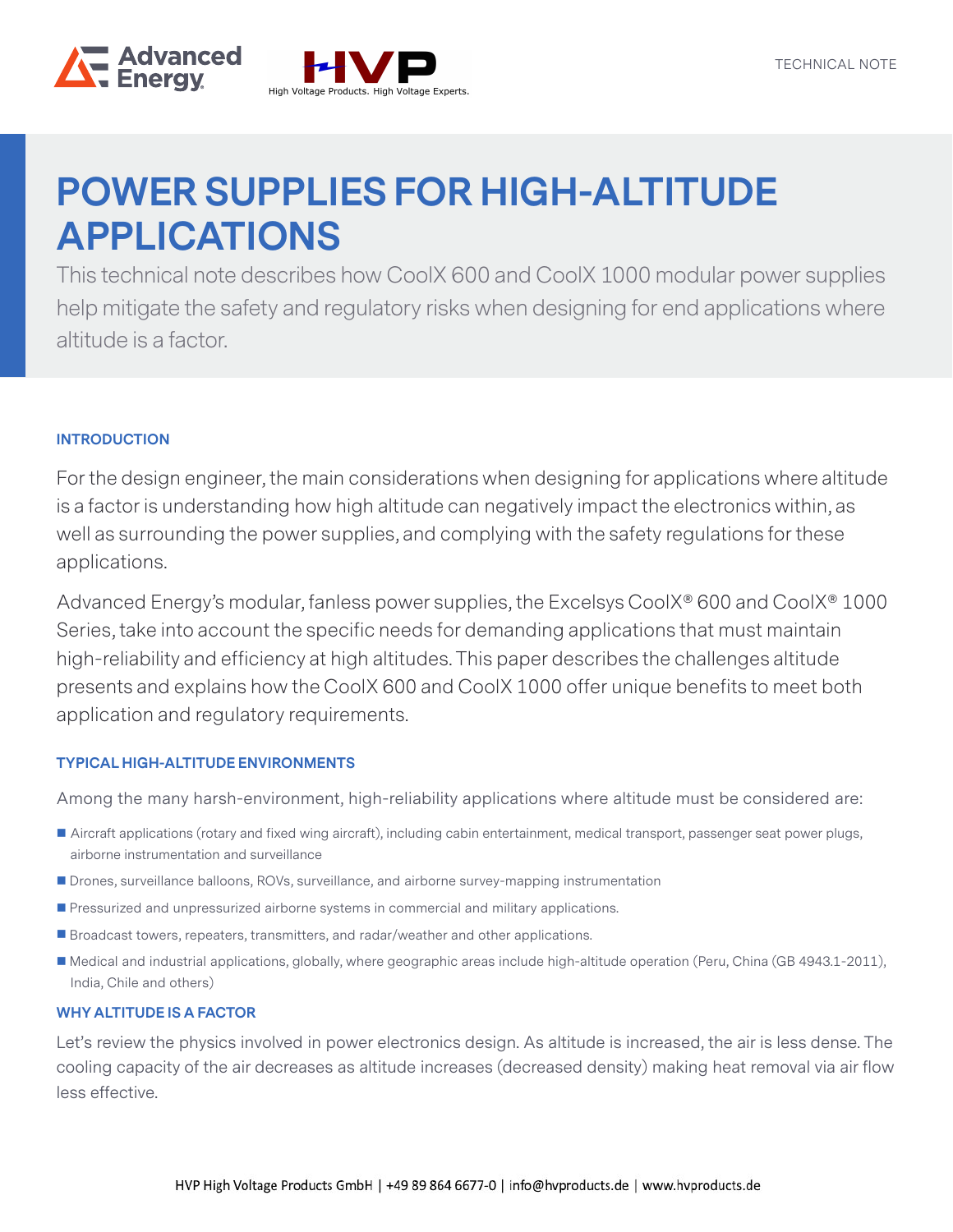According to Paschen's Law, the dielectric properties of air changes with altitude. The creepage and clearance of the power supply has to take this into account. At higher altitude, the air is not as good of an insulator as it is at sea level until you reach a vacuum.

Simply stated, to maintain safety ratings for an approved medical and or industrial power supply, the creepage, and clearance must be taken into consideration. Paschen's curve (Figure 1) describes electric discharge voltage as a function of atmospheric pressure and wiring/electrode separation (defining the minimum voltage for breakdown in air to be



**Figure 1: Paschen curves illustrate the dependency of breakdown voltage on distance between conductors and altitude**

327V at one atmosphere pressure [sea level].) Voltages, steady-state or repeated transients higher than 327V are referred as high voltages.

Power supplies routinely have 240 to 265 VAC and 380 or more VDC internally, as well as high-frequency high-voltage AC energy. Thus, considerations for breakdown and processing high voltage must be considered for use in the end application.

Air at high altitude is less dense than air at sea level, reducing its convective capability and overall heat transfer

capacity. Therefore, all electronics that rely on natural or forced convection to dissipate heat will experience increased air and component temperature rise for the same amount of power at higher altitudes. Thermal derating above 2000 meters of 1**°**C per 305 meters (1000 ft) must be employed to take into account the lower density of the atmosphere and its ability to remove heat from the system.

As Figure 1 shows, breakdown voltages vary approximately proportional to pressure (altitude) and inversely proportional to temperature. The higher the altitude, the greater the creepage and clearance distance required to prevent breakdown. Figure 2 shows the voltage withstanding/ dielectric breakdown of a 1CM gap at various altitudes.



**Figure 2: Dielectric breakdown vs. altitude for a 1 CM gap vs. altitude. The higher the altitude the more gap is needed to prevent breakdown up to about 220K ft., until a near vacuum is achieved.** 

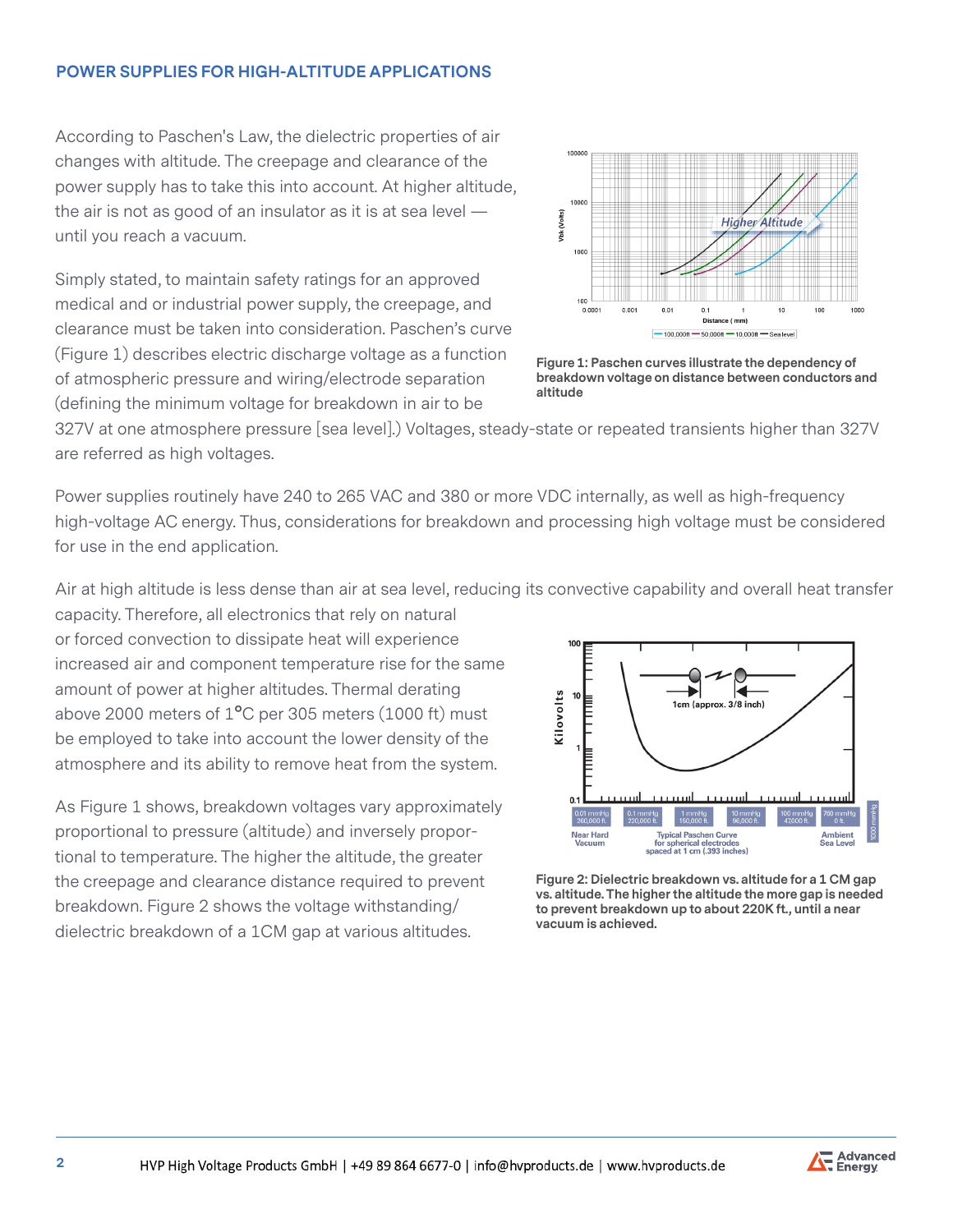#### **CREEPAGE AND CLEARANCE**

Figure 3 illustrates how creepage and clearance can be defined. Clearance is the shortest distance through air between two conductors; this is the path where damage is caused by short-duration maximum peak voltage. Clearance relates to flashover — creepage relates to tracking. These separations must be increased at higher altitudes.



**Figure 3: Creepage and clearance defined.**

Creepage is defined as the shortest distance between two conductive parts along the surface of any insulating material common to both parts. The breakdown of the creepage distance is a slow phenomenon based upon DC or RMS voltage. Creepage and clearance distances, to meet medical and industrial spec at sea level, will need to be greater at altitude to meet safety specifications and prevent breakdown. Conformal coating cannot be used to substitute for proper creapage and clearance distances.

# **ALTITUDE SPECIFICATIONS FOR POWER SUPPLIES**

It is important to note that when rating a power supply for a given altitude, it is insufficient to specify it as working at "X" altitude. It must be specified to meet its specification at that altitude. In other words, for a medical power supply, the creapage and clearance used must allow the power supply to meet medical power supply requirements for safety at a given, specified altitude. The following standards specify performance at altitude:

- 
- 
- **GB** 4943.1-2011 **IEC 60950 going to 62368-1 with multiplier**
- IEC 60601 for medical with multiplier **Storage (non-operational)** altitude for industrial and medical supplies is generally limited by the lowest temperature rating of the product; in most cases 8000 metres is typical.

In the case of equipment manufactured or sold in China, the standard GB 4943.1-2011 assumes your product must be suitable for use at altitudes up to 5000 m. This will require a clearance limit 1.48 times of IEC/UL

60950-1 or greater – unless your device is marked as suitable for use only up to 2000 m. In that case, it has to be so marked. IPC-2221B requirements are typically used with a multiplier added for a given maximum altitude where the equipment will need to operate. Table 1 shows temperature deratings at altitude. As you can see in the highlighted "Multiplier" columns, if you need fans, the need for derating is even greater.

| Table 1: Temperature Rise Multiplies for High Altitudes |                                |                                   |                                               |  |
|---------------------------------------------------------|--------------------------------|-----------------------------------|-----------------------------------------------|--|
| Altitude m (ft)                                         | <b>Multiplier</b>              |                                   |                                               |  |
|                                                         | <b>Fan-Cooled</b><br>(General) | <b>Fan-Cooled</b><br>(High Power) | <b>Naturally Cooled-</b><br><b>Conduction</b> |  |
| 0                                                       |                                | 1                                 | 1                                             |  |
| 1,500(5,000)                                            | 1.2                            | 1.16                              | 1.1                                           |  |
| 3,000(10,000)                                           | 1.45                           | 1.35                              | 1.21                                          |  |
| 4,500 (15,000)                                          | 1.77                           | 1.58                              | 1.33                                          |  |
| 6,000(20,000)                                           | 2.18                           | 1.86                              | 1.48                                          |  |

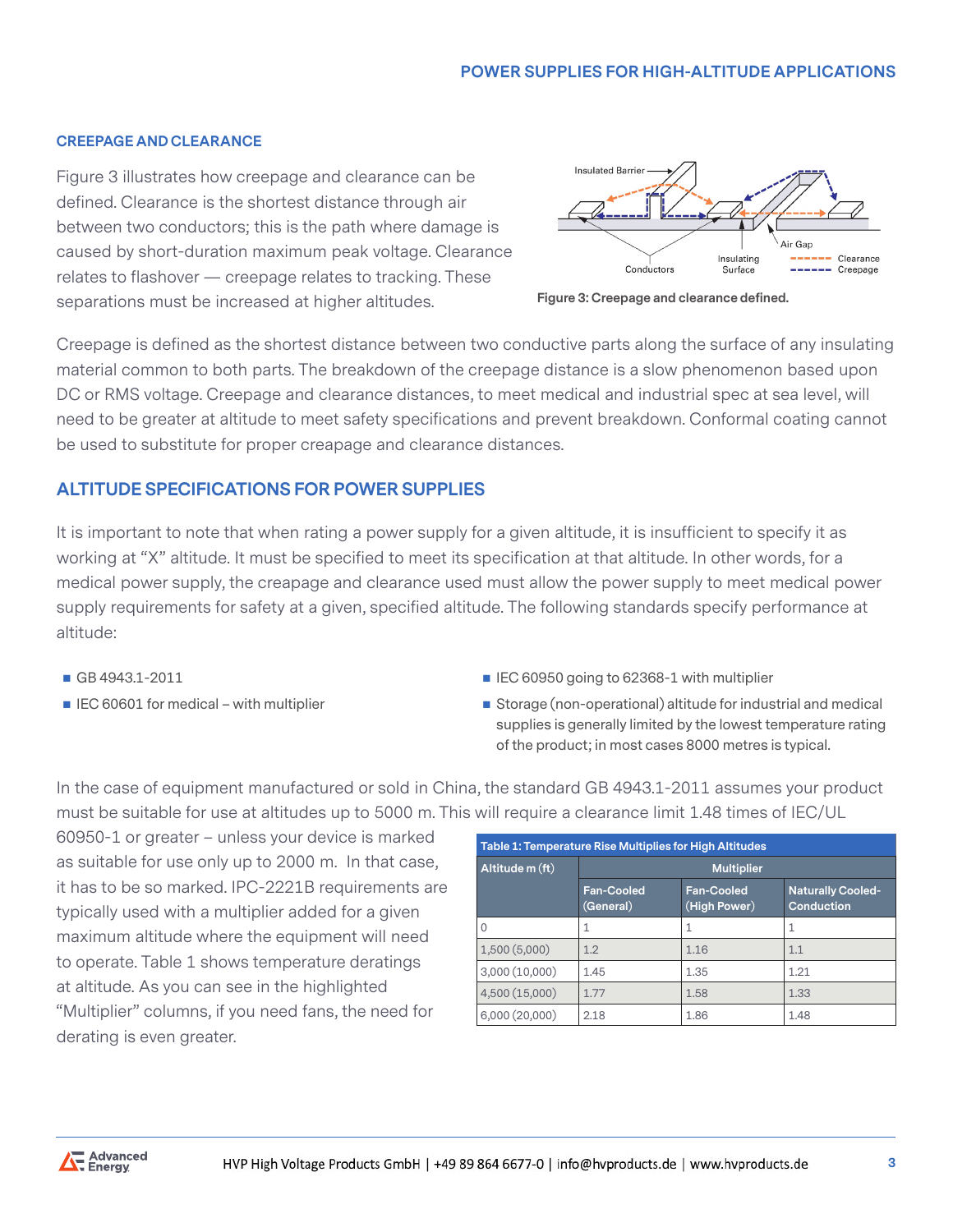# **POWER SUPPLY IMPLEMENTATION**

The CoolX600 and CoolX1000 Series of modular fanless power supplies (Figure 4) have been designed to exceed regulatory safety requirements at 5000 M for creepage and clearance. They not only works at that altitude, but also meet medical and industrial safety standards with margin at 5000m altitude.

Fanless CoolX power supplies are not dependent on air cooling to the greatest extent possible. Therefore they have much improved thermal derating performance at higher



**Figure 4: Advanced Energy's Excelsys CoolX1000 power supply**

altitudes, which gives more design freedom to the system engineer and requires less over specification. Overall, the power supplies can work at greater altitudes with higher flexibility, greater margin and design freedom, and with higher reliability.

CoolX 600 and CoolX 1000 power supplies feature extra efficiency even in harsh, remote applications, and are able to withstand input voltage line surge disturbances of up to 300 Volts AC. In addition to achieving maximum power output with fanless natural convection cooling at up to 40**°**C ambient with no derating, the power supply series can further enhance thermal performance using system fans or external conduction cooling. Increased system reliability and results in system lifetimes that are typically 25% longer than alternative approaches. Designed for high efficiency, the CoolX 600 and CoolX 1000 Series do not dissipate as much heat in the first place, so heat removal is easier.

# **EXCELSYS PRODUCT OFFERINGS**

Table 2 provides an overview of the various Advanced Energy Excelsys power supply product families and their altitude performance. The CoolX 600 and 1000 platforms, as well as the other Advanced Energy product offerings, offer a wide range of solutions to meet many of the global requirements where altitude is a consideration. Please contact Advanced Energy applications engineering for further information and or assistance with your requirements.

| Table 2: Excelsys Power Supply Product Series Altitude Performance |              |              |              |  |
|--------------------------------------------------------------------|--------------|--------------|--------------|--|
| <b>Standard</b>                                                    | <b>CoolX</b> | <b>Xsolo</b> | UltiMod/Xgen |  |
| Medical<br>(60601)                                                 | 5000 m       | 3000 m       | 2000 m       |  |
| Industrial<br>(60950, 62368)                                       | 5000 m       | 5000 m       | 2000 m       |  |
| Storage<br>(Max. Altitude)                                         | 8000 m       | 8000 m       | 8000 m       |  |

#### **REFERENCES**

- 1. Berzak, L.F.; Dorfman, S.E.; Smith, S.E. Paschen's Law in Air and Noble Gases. US Dept. of Energy. April 25, 2006.
- 2. Sili, Elyse; Cambronne, Jean Pascal. World Academy of Science, Engineering and Technology. International Journal of Mechanical, Aerospace, Industrial, Mechatronic and Manufacturing Engineering Vol:6, No:3, 2012.